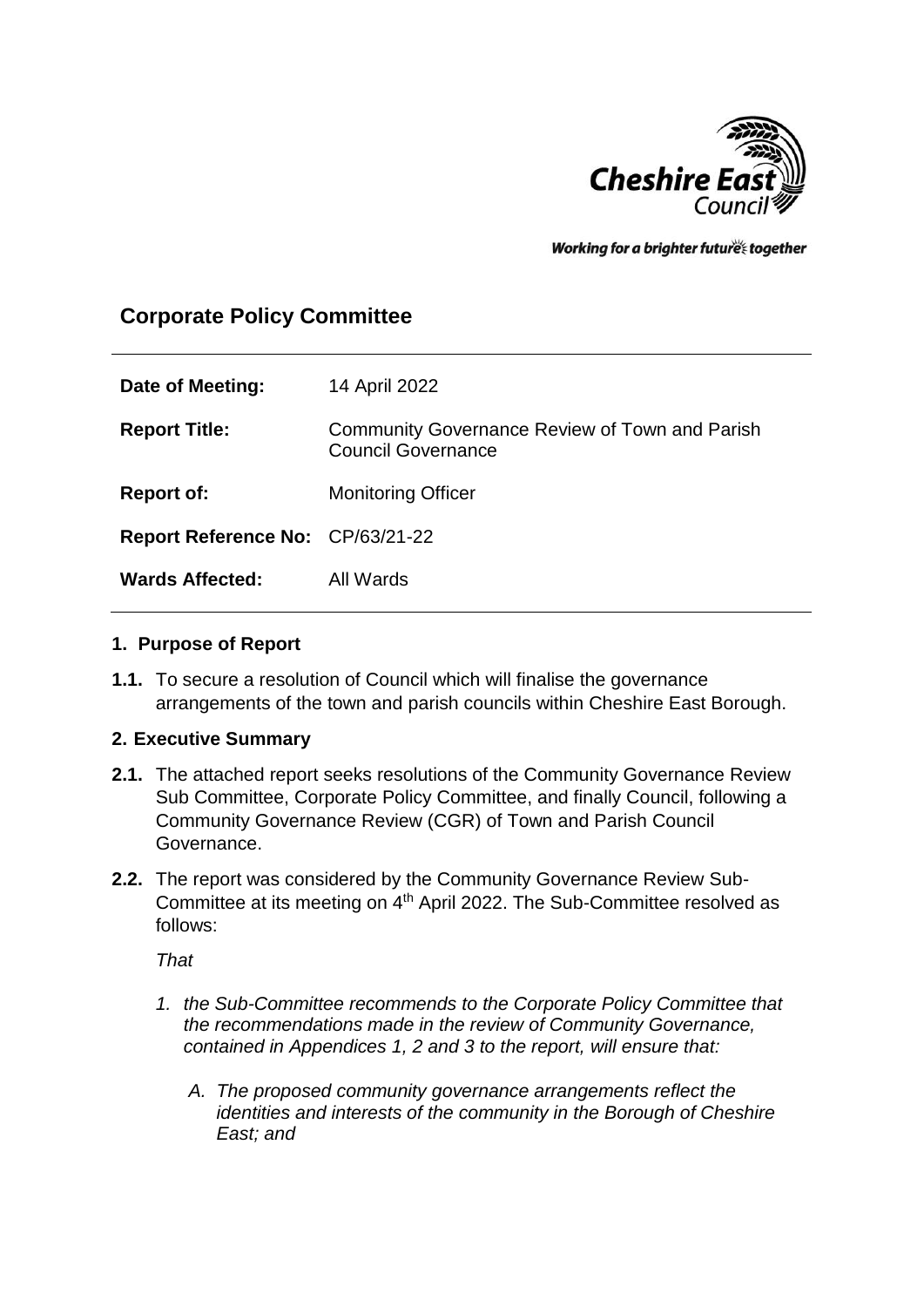- *B. The proposed community governance arrangements are effective and convenient; and*
- 2. *in order to minimise unnecessary printing of agenda papers, it will be assumed that all Members of the Corporate Policy Committee, and Council, will rely upon the electronic link to the appendices of the report, and that the appendices will therefore not be printed for each Member;*  further, that if any Member has a specific need for any part of parts of the *appendices to be printed, they will make their own arrangements to print limited sections of the appendices, or request such printed sections to be provided by officers.*

Note: At the Sub-Committee's meeting, Councillor S Edgar, on behalf of the parish councils, asked that the style of the new Weston and Crewe Green council be changed to from 'Community' to 'Parish'. With the agreement of the Sub-Committee, the officers undertook to change the recommendation to Council accordingly.

A number of public speakers and visiting members attended the Sub-Committee's meeting to speak on behalf of parish councils in relation to the recommendations in the report. A summary of the issues raised is appended to this covering report.

In accordance with resolution 2 above, the appendices to the report have not been circulated with this agenda but are available on the agenda web page for this meeting and may be accessed via the links in the report.

#### **3. Recommendations**

## **It is recommended that the Corporate Policy Committee**

- **1. approve the recommendations of the Community Governance Review Sub-Committee; and**
- **2. approve paragraph 2 of the recommendations in the attached Council report.**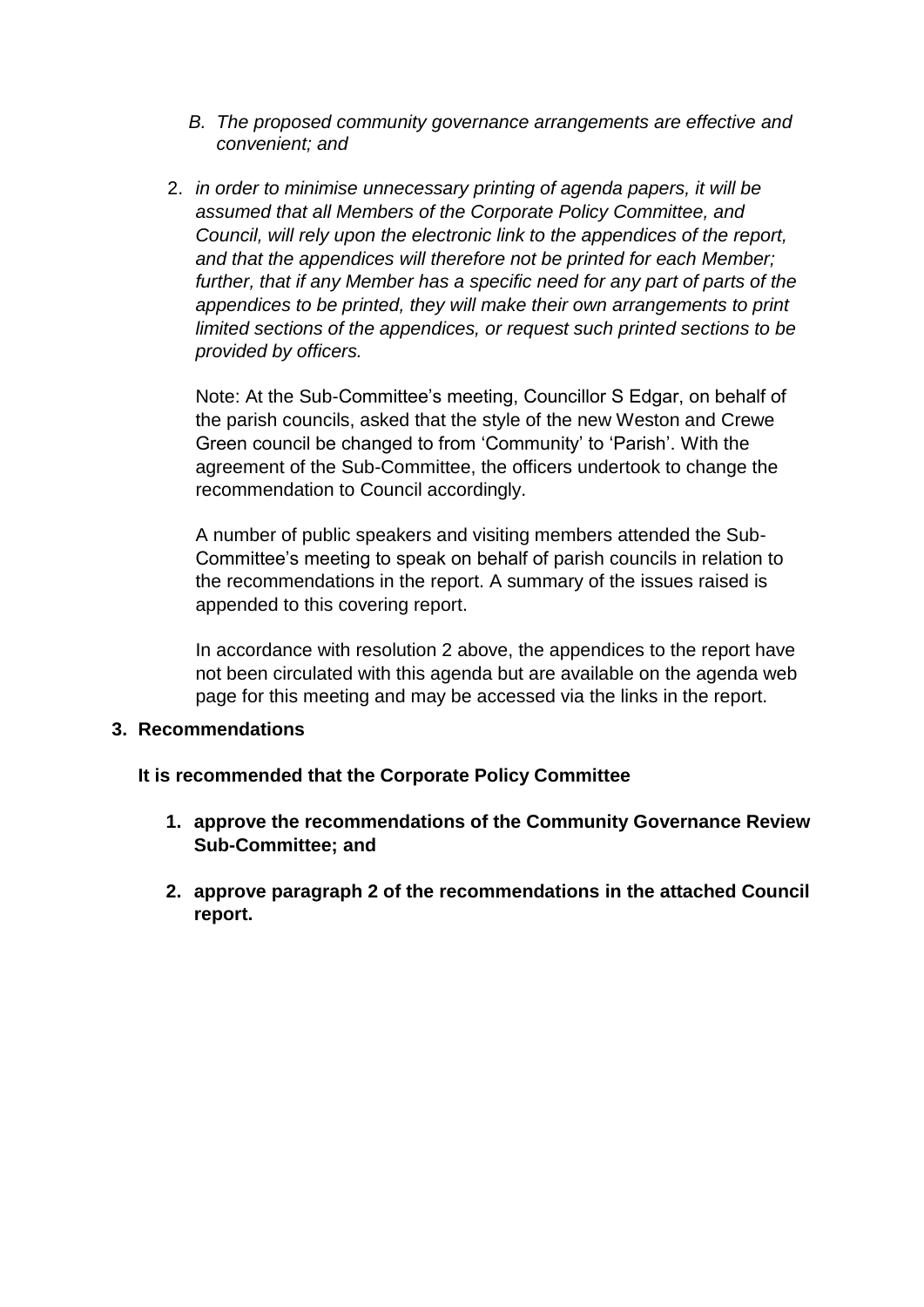#### **Summary of the issues raised under public and member speaking at the meeting of the Community Governance Review Sub-Committee on 4th April 2022:**

The following is a brief summary of the submissions made.

Councillor Ken Edwards, Bollington Town Council, began by congratulating the officers on what he said was a clear and well organised report. He went on to express his council's disappointment that the report did not recommend the Town Council's proposal that the boundary between Bollington and Rainow be amended to include the settlement at Ingersley Vale within Bollington. He asked that the matter be reviewed as part of the next Cheshire East ward boundary review.

Mr Brian Jones, Tytherington Lane, Bollington, objected to properties in Bollington being transferred to Macclesfield.

Councillor Fiona Wilson, Deputy Mayor of Macclesfield, welcomed the revised recommendations for Macclesfield that the current seating allocation worked well and that a community governance review of the Town Council would be premature.

Councillor Chris Jackson, Chair of Holmes Chapel Parish Council, expressed the council's disappointment that the area comprising the Bluebell Green and Dunkirk Farm residential developments was not to be transferred from Brereton to Holmes Chapel.

Mr Peter Turner, Town Clerk of Crewe Town Council, expressed the council's disappointment that the proposals for Crewe did not address issues of underrepresentation within Crewe or the significant residential developments that had taken place on the outskirts of Crewe outside the town's boundary.

Councillor Roger Dawson, Vice-Chair of Alpraham Parish Council, expressed his council's disappointment that the proposed merger of Alpraham and Calveley did not include the parish of Wardle.

Councillor Andy Lindsay, Chair of Brereton Parish Council, congratulated the Council's officers on what had been a difficult task in dealing with so many consultation inputs. He indicated his council's support for the proposals for Brereton, including the retention of Bluebell Green and Dunkirk Farm within the parish of Brereton and the adjustment of the boundary with Somerford to align with Holmes Chapel Road.

Councillor L Smetham, expressed her support, and that of parishes and residents, for the recommendations relating to parishes within the Gawsworth ward and asked that the Sub-Committee support them. She also asked Democratic Services to consider bringing Daintry Hall back into availability as a polling station for North Rode.

Councillor L Gilbert, disagreed with the proposal not to transfer the area of Bluebell Green and Dunkirk Farm from Brereton to Holmes Chapel and asked the Sub-Committee to support the transfer for reasons of community identity.